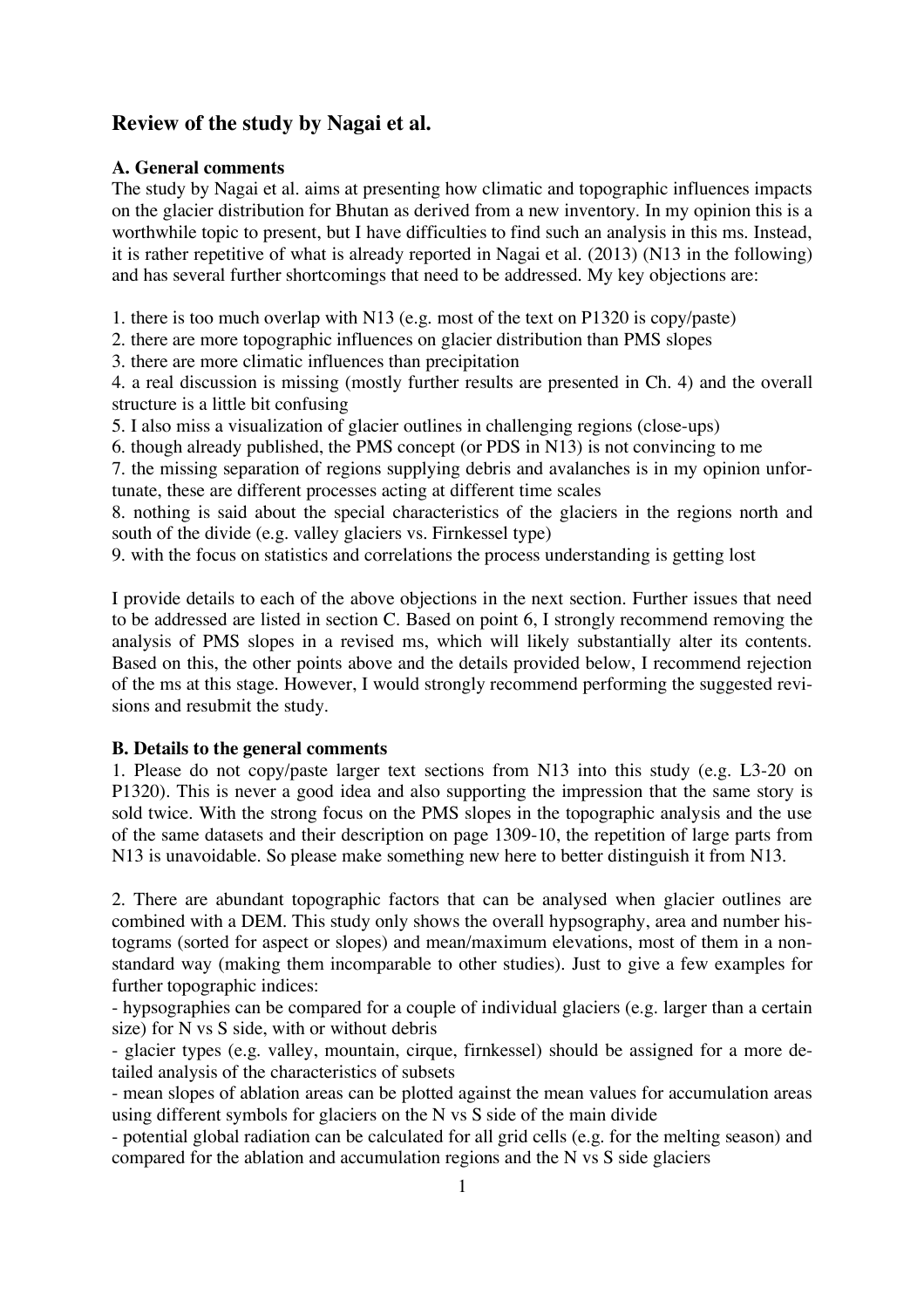- glacier size can be plotted against minimum/maximum elevation, and mean slope / aspect

- mean elevation can be plotted against aspect (with different symbols for N vs S side and different colours for glacier type)

- the median elevation can be shown on a map (hill shade with outlines overlay?) as colourcoded filled circles (for glaciers larger than a certain size), or the grid-based precipitation from the climate data an be shown in the background (maybe using a greyscale coding?). Both would be more illustrative than Fig. 7

- maximum elevation, precipitation and maybe further terrain parameters should be used to explain the glaciers distribution

- some comments on how to calculate a median elevation for a glacier with an interrupted profile (e.g. nourished by snow/ice avalanches from higher elevations) would be worthwhile

The in-depth analysis of the respective plots should allow for results that are sufficiently different from the N13 paper.

3. When 'climatic influences on glacier distribution' is mentioned in the title as a key topic of this study, I expect a little bit more than precipitation only and Fig. 7. For example, the Ohmura et al. 1992 curve could be repeated for the glaciers in the study region, colour and symbol coded for glacier type, debris-free/covered glaciers and/or located in the N vs S. I also expect to see a map with the precipitation distribution (see point 2) and how this can explain median elevations (and their geographic trends), and where other factors play a role (e.g. snow redistribution by wind and avalanches, preferred nourishment for certain glacier types, etc.). For example, one can calculate precipitation amounts from median elevations and compare them to the climate data. This might be followed by an analysis of the degree of imbalance for the heavily debris-covered glaciers which might only exist due to the debris cover. In short, please add some climate data analysis or remove the topic from the title.

4. Ch. 4 is in my opinion not really a discussion. It is presenting several further results related to this study. In a discussion I expect to see a comparison with results from other studies, a critical evaluation of the results, maybe including an error analysis, what has been missed and learned, and what future studies should investigate. I would also suggest to better distinguish data, methods and results and reduce repetition of N13 to a minimum. At first, I suggest introducing separate Chapters for the description of the data sets and the methods. The study site might be described as a part of the datasets. Then introduce sub-headings for glacier outlines, DEMs and climate data. Section 2.2 is basically methods, and should be separated into glacier outlines (please remove the PMS slopes), drainage divides (why have they not been derived from watershed analysis?), DEM-related calculations (hypsometry, statistics), preparation of climate data, and accuracy assessment (this has to be added, you cannot just adopt the uncertainty from another study!). P1313, L14-23 and P1314, L8-15 belongs to the discussion. The first 11 lines in Ch. 4 is a repetition of results, please remove. Sections 4.1, 4.2 and 4.3 should be rewritten (see details in the other comments) and moved to the results.

5. P1309, L11: This is not a good motivation. The errorrs of the RGI described in Pfeffer et al. (2014) belong to another region (and have been corrected in the meantime) and the glacier outlines from ICIMOD should be fine for Bhutan. Why do it again? Why have your outlines not been compared to those from ICIMOD? Why is the use of panchromatic imagery 'advanced' (L12). As far as I remember, bare ice and rock are often difficult to distinguish (due to poor contrast) and high spatial resolution does not help at all when it comes to seasonal snow cover, in particular in the accumulation region and with panchromatic imagery. I can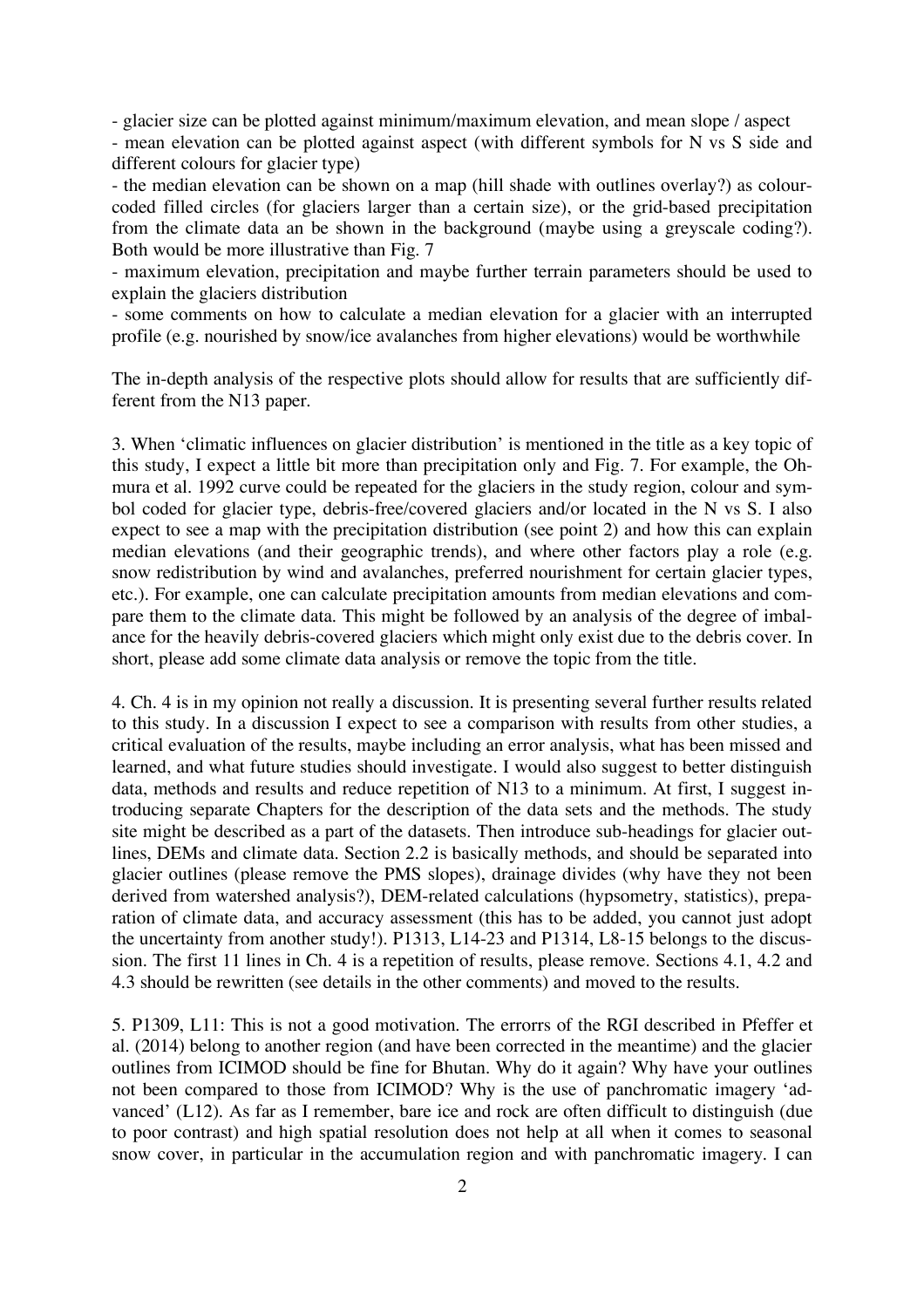thus not see why new inventory has an improved quality over what has been available from ICIMOD. If a different interpretation of the accumulation area has been applied, fine. But please show the differences and use this as a motivation to digitize everything again. As I do not remember a specific publication for the ALOS derived inventory (?), please describe its details for Bhutan here. This means a full description of the snow conditions in the satellite images, how seasonal snow and debris cover has been mapped (outline overlay in close-ups), and how low-contrast regions (e.g. shadow) and clouds have been handled. This information is required when a topographic analysis of the glacier distribution is presented afterwards.

6. The PDS concept presented in N13 has in my opinion some flaws. I apologize for not having mentioned this earlier. However, as this study is rather repetitive in this regard, I take the opportunity to point out some of the issues. In N13 it is basically concluded that SW facing slopes and diurnal freeze-taw cycles provide the debris for the debris-covered glaciers in Bhutan. As far as I know, the debris on the surface of a glacier appears in the ablation region due to emergent flow rather than deposition from above. It is a mixture of internal/basal material (e.g. forming a medial moraine) and material that has fallen on the glacier in the accumulation region (near the bergschrund). This can happen when the accumulation region is surrounded by some ice-free rock walls (as is the case for the glaciers south of the main ridge). Without these debris providing ice-free rock walls (e.g. as common for ice caps and the glaciers north of the main divide), glaciers are debris free apart from medial moraines resulting from basal/internal material.

Debris that is falling on the glacier from rock walls surrounding the ablation region must be large to get the entire way down to the glacier surface and maybe also jump over a lateral moraine. As far as I know, this is not possible for material resulting from diurnal freeze-thaw cycles as its size is too small. On the other hand, larger rock fall events leave debris of a particular lobate shape that is gradually stretched with glacier flow (as shown in Fig. S1 of N13). To get a homogenous cover, such rock fall events reaching the glacier tongue in the ablation area must be very frequent (is this the case in Bhutan?). The loose material from exposed lateral moraines can only accumulate locally and will likely never provide sufficient material to cover the entire surface. A good example is the glacier Pasterzenkees in Austria (below Grossglockner) where the related processes have been studied and documented in detail (e.g. Kellerer-Pirklbauer et al., 2008). The glacier is only partly debris-covered on its western side as there are no ice-free rock walls in the upper part of the accumulation area but steep slopes with frequent rockfall above its ablation area. There is in general no dependence on the aspect of the rock wall to be expected, neither when the material is entrained in the accumulation region nor when it falls on the glacier in the ablation region. For the Pasterzenkees the rockwalls are facing NE, for the neighbouring Ödenwinkelkees the rock walls are facing N. In the latter case they surround the entire accumulation area so the tongue is completely debriscovered.

To some extent also the lithology of the material should play a role for weathering processes, at least compared to terrain aspect. But I think the point is made. I would strongly recommend removing the PMS analysis from this study (see also next point). By the way, PMS is an unfortunate abbreviation that has also a very different meaning.

7. By extending the former PDS (from N13) to PMS including avalanches, completely different processes are mixed up. Snow avalanches might be a major source of accumulation for the glaciers in this region and they do not depend on the availability of ice-free rock walls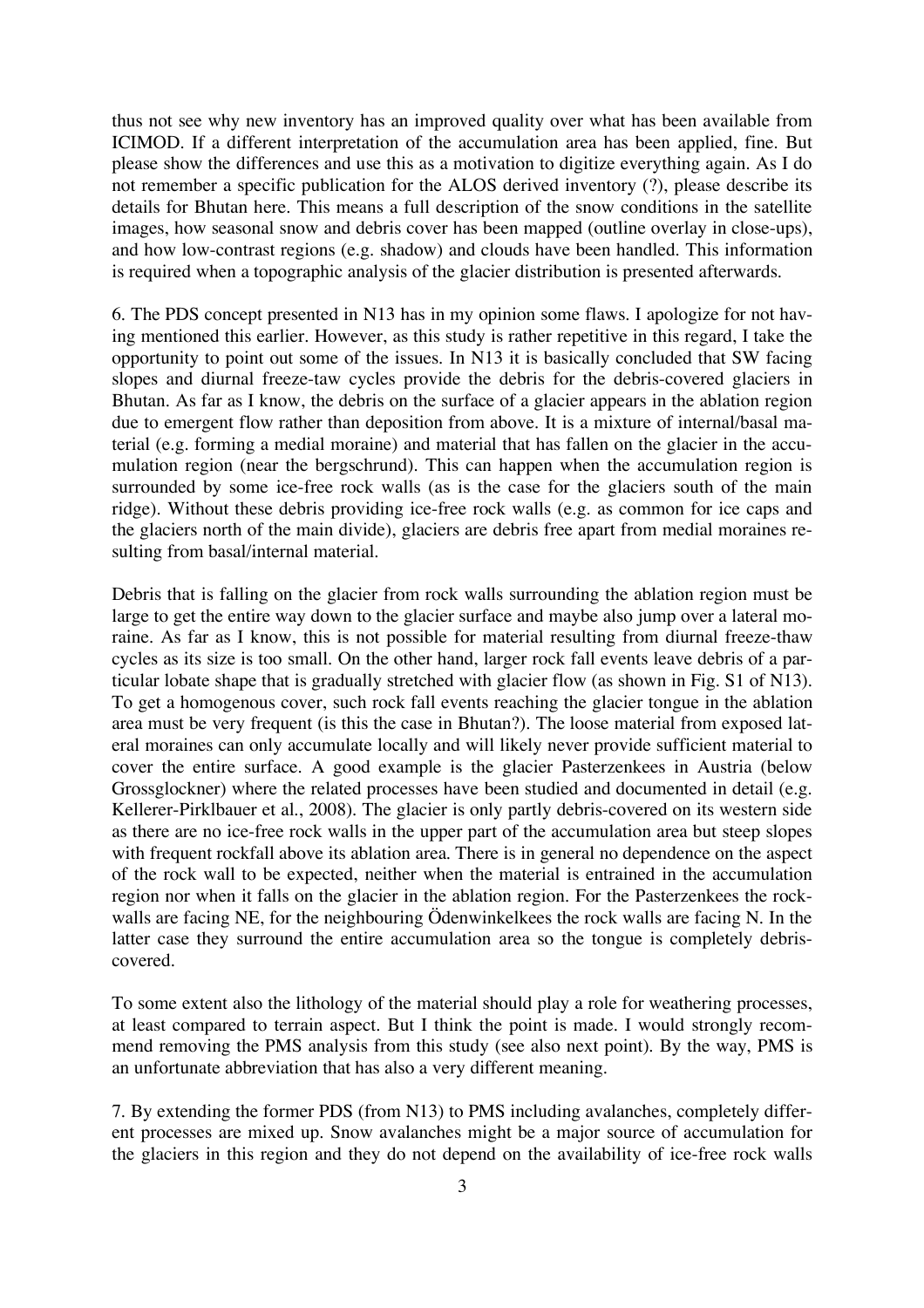and likely occur much more frequent. The amount of snow that can accumulate depends (among others) on wind direction and requires low slopes while rock avalanches might preferably occur at steep slopes and depend on lithology rather than wind direction. So when explaining why glaciers are where they are these processes should be distinguished.

8. When explaining the glacier distribution from topographic and/or climatic characteristics, please consider to separate glaciers of different type. Apart from debris covered or not and being located N vs S of the main ridge, it would make sense to classify glaciers by type (valley, mountain, cirque, firnkessel type, calving, etc.). These types have likely distinct topographic characteristics that could be analysed separately (or for sub-samples, see point 2).

9. In my opinion too much of the governing process is 'hidden' in statistics (Figs. 6 to 9) and selected to be relevant based on correlation coefficients. However, there is in general very little that can be derived from r and p values alone, e.g. the glaciological meaning is getting little attention. For example, why show Fig. 8 when there is no correlation to be expected? Median elevation might depend on glacier aspect and precipitation amounts, but not on glacier size (the PMS slope ratio is auto-correlated with size). I have given some examples for correlations under point 2 and hope that these can be evaluated in a revised ms.

#### **C. Specific comments**

- P1306, L22: Are you sure that glacier melt water is directly used for human consumption? At some point I assume is a filter to remove the sediment?
- P1307, L7: What does 'highly sensitive' mean? The change in mass balance (or length?) due to a change in temperature or precipitation or some other climate variable? And why 'highly' what does change more than elsewhere.
- P1307, L8ff: This argument is difficult to follow: The Randolph Glacier Inventory is available for some years now and combined with the also available SRTM or GDEM we already have the complete information about glacier distribution (spatially and in elevation) and their relation with topography. 'Largely unknown' is something different. Please add and explain what this study is providing compared to what we already have.
- P1307, L14ff: Please be sure to refer here to the  $ELA<sub>0</sub>$  (for a balanced budget) rather than the highly variable ELA of a specific year.
- P1307, L20: How does the median elevation as a proxy for the  $ELA<sub>0</sub>$  work for glaciers with an interrupted profile?
- P1307, L22: Why is debris cover a matter of concern? Please explain. It is certainly a key challenge for mapping glacier extents, but what is the problem when it protects the ice from melting?
- P1307, L25: How can a thick debris mantle 'stabilize their termini' and at the same time 'enhance the expansion of debris-covered ablation areas, thus lowering the median elevation'? I see the point that glaciers with debris-cover could become larger than debris-free glaciers during their formation, but afterwards the debris is just keeping the glacier out of balance with climate for some time. So these ice bodies should have much too low median elevations compared to what precipitation and temperature is providing. Please show this imbalance.
- P1307, L29: Debris supply is only one factor with a potential influence on glacier extent among many others. There is also topographic shading, elevation and shape of the surrounding topography compared to wind direction, snow deposition and solar radiation, the hypsometry of the glacier surface, etc. Please investigate these!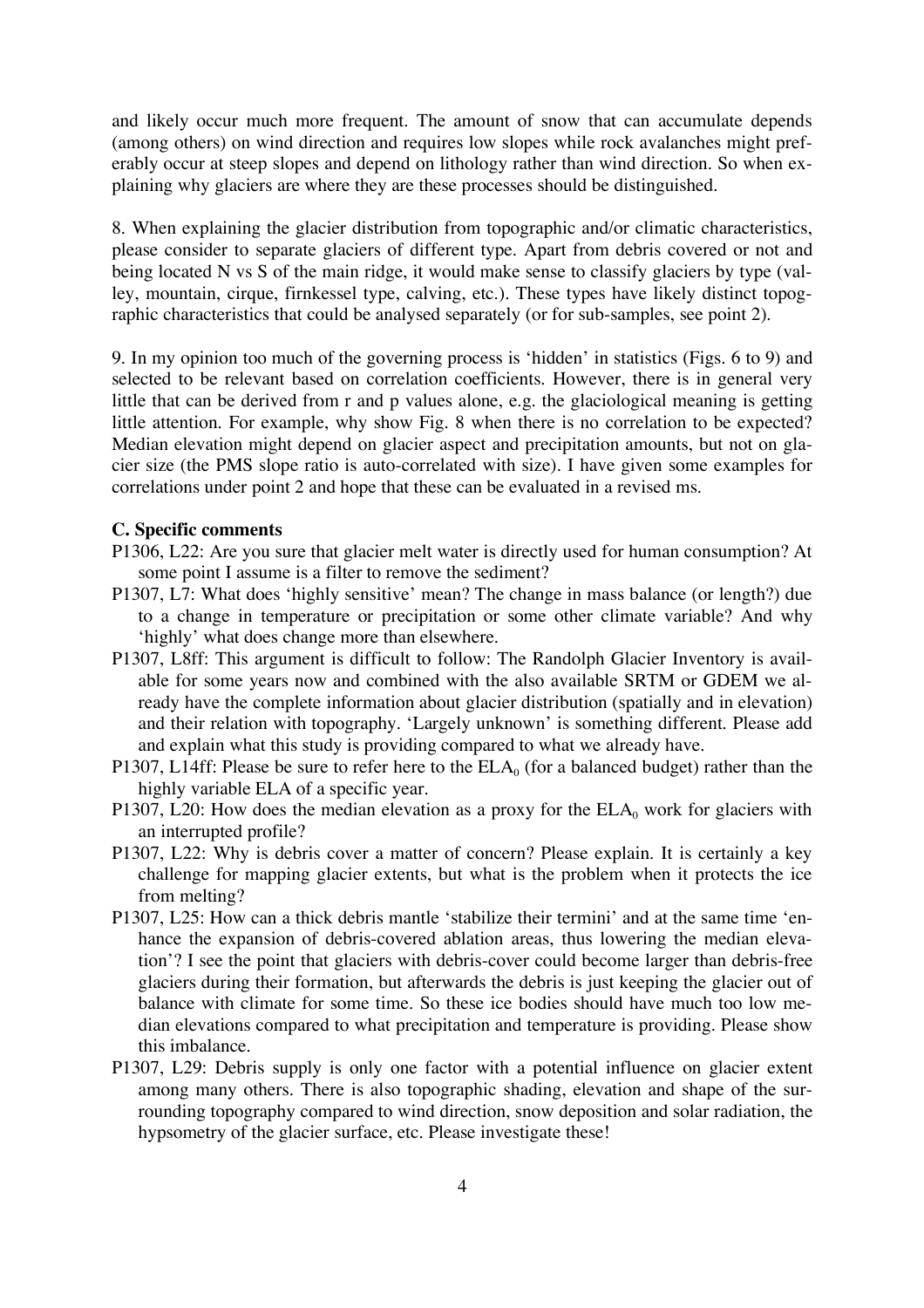- P1308, L7/8: Indeed, little is known but their influence might be large. Please show what the local depression of the median elevation due to topography and debris cover is
- P1308, L14/5. Yes indeed. Please investigate this.
- P1309, L1: Raup and Khalsa (2007) are practical guidelines for digitizing of glaciers. Please cite Kargel et al. (2005) or Raup et al. (2007) as a reference for GLIMS.
- P1309, L2-6: These shortcomings in RGI quality were related to glaciers in the Andes (seasonal snow) and the Tien Shan. For Bhutan, the RGI/ICIMOD inventories are fine
- P1309, L9/10: Why does complex topography and snow cover not influence the high spatial resolution imagery from ALOS? The ALOS satellite has a much shorter archive than Landsat so that it is likely much more difficult to find appropriate ALOS scenes. You have thus to make very clear (and visualize!) what the advantages of the ALOS inventory are (or publish the inventory paper first and explain it there).
- P1309, L22: I would not do this under the same name. These are very different processes.
- P1310, L1: Taking the image with the least snow cover is fine, but this is different from an image without snow cover (outside of glaciers). So please show examples of such images and hw you have corrected the outlines (overlay).
- P1310, L7: How have drainage divides in the accumulation area been derived from 20 m contour lines, by manual digitization? Please explain this, as for normal (automated) watershed analysis is applied (providing more consistent results).
- P1310, L14/15: Two things are wrong here: First, because of the higher resolution (artifacts!) of the GDEM2, its accuracy is often worse than the SRTM DEM. Please also consider that the details resolved in the GDEM are closer to what SRTM is providing than to 30 m. Secondly, the cited Hayakawa study has not analysed glaciers. Regarding stereophotogrammetry from optical imagery, glaciers are very different from other terrain. They are much more gentle sloped, have often zero contrast over snow-covered regions and the spatial pattern of debris cover can interfere with the image matching algorithm, both resulting in low correlations and poor DEM quality over glaciers (despite their gentle slope). Overall, SRTM has often superior quality over glaciers and other reasons for using the GDEM2 in this study should be provided (e.g. the data voids issue).
- P1310, L21: Please explain why this is possible and maybe show an example illustrating the quality of the digitizing. The images in GE are sometimes heavily snow covered, i.e. please provide evidence that this was not an issue in this study. Please explain the process of correcting an obviously wrong delineation after visual inspection (repeat overlay?).
- P1311, L7: What are these surface features of unstable steep slopes?
- P1311, L15/16: This external control is fine, but it also worries me. When outlines need to be corrected three times I would conclude that the analyst has problems with the digitizing.
- P1311, L23/4: Deriving watersheds from contour lines only, seems rather inaccurate to me. What about using a flowdirection grid or any of the other available algorithms?
- P1311, L26: It is not possible to apply automatic methods with panchromatic imagery, you need a SWIR band for this
- P1312, L1/2: This sounds like serious impacts from seasonal snow. Can you please demonstrate that your glacier outlines do not suffer from misinterpretation of snow?
- P1312, L5/6: I would restrict the term 'slope instability' to slopes that are instable. An avalanche that comes down a slope does not mean that the slope is instable. These are completely different processes (see point 7).